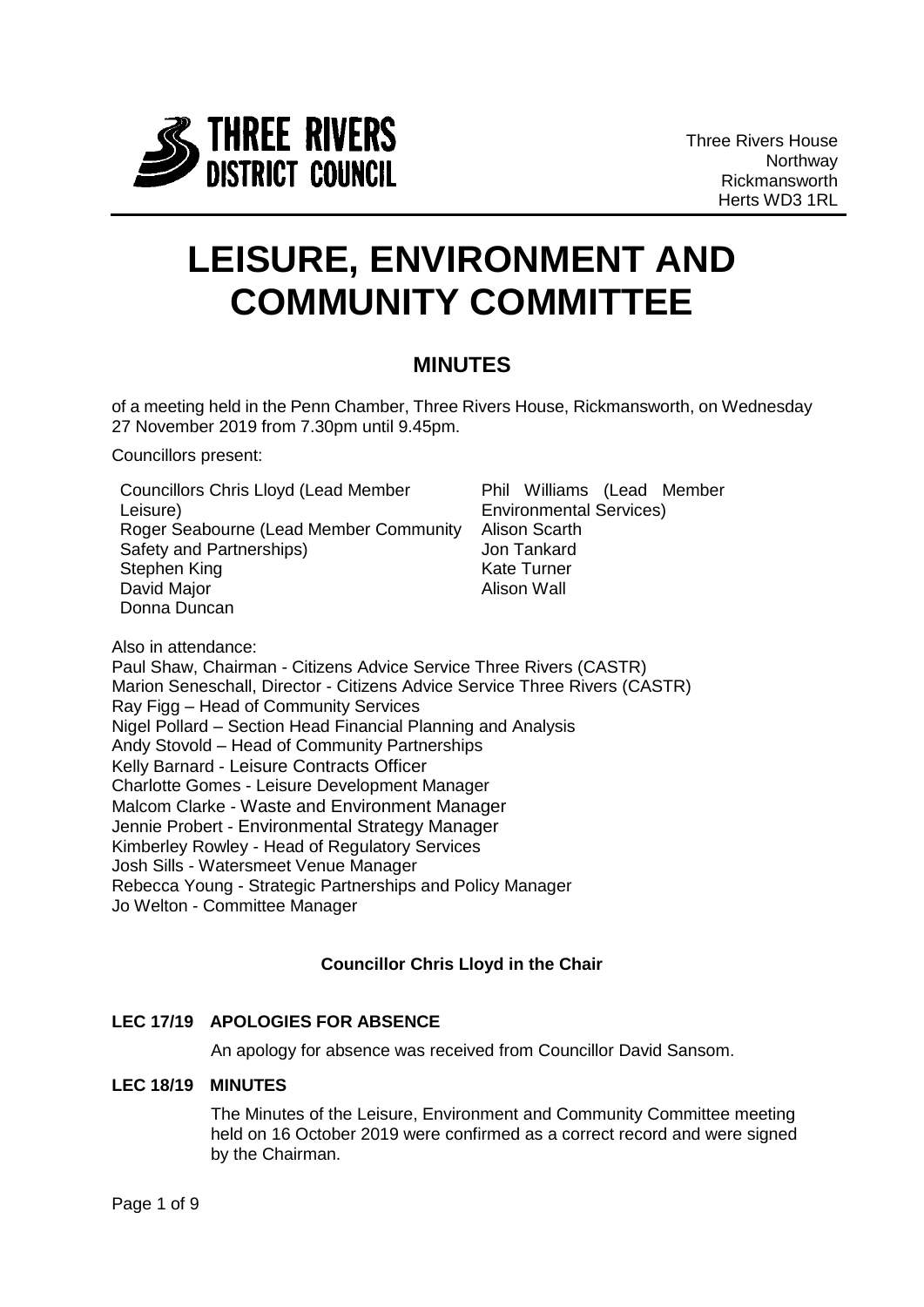#### **LEC 19/19 ANY OTHER BUSINESS**

There were no items of other business.

#### **LEC 20/19 DECLARATION OF INTERESTS**

The Chairman referred to an email that had been sent to all Members of the Committee relating to fees and charges, and specifically those Councillors who were school governors.

The Chairman and Councillor Phil Williams declared non-prejudicial interest in Agenda 10 as they were both School Governors but would be able to stay to debate and vote on the item.

#### **LEC 21/19 CITIZENS' ADVICE SERVICE IN THREE RIVERS ANNUAL REPORT**

The Head of Community Partnerships introduced the report and highlighted the performance of the Citizens' Advice Service in Three Rivers (CASTR) during the financial year 2018/2019.

The Chairman of CASTR, Paul Shaw and Marion Seneschall, Director, were welcomed to the meeting.

The Committee was provided with an overview of the service in Three Rivers during 2018/19. CASTR had received over 19,000 enquiries – 6% up on the previous year.

Details emphasised to the Committee were the service accessibility as a onestop-shop and its contribution to the local economy. Last year it gave back to the community £5 for every one pound Three Rivers had provided.

Councillor Donna Duncan attended the meeting at 19.40.

The main issues dealt with related to benefits entitlement. One specific issue was where a client had missed out on £20,000 owed in backdated allowances. Other key issues were debt, housing, relationship breakdown and ill-health, which were often a consequence of other factors. CASTR also represented clients in court, and was the only agency accredited by the Financial Conduct Authority to provide debt advice.

Members raised the following points:

The Council and CASTR often spent a lot of time and resources on the same cases and it was asked how this could be changed. The Chairman suggested meetings be organised between the Council and CASTR to go through case's where the Council was looking to remove a tenant due to ASB and CASTR was providing advice to assist the tenant to stay. Rather than this just being a blanket statement of time and resources or where a conflict might occur for example.

A Member was impressed with the statistics and thanked CASTR staff for their hard work. Reference 400% more debt being written off in the past year, it was asked whether that was down to much greater debt being incurred or greater efficiency. It was explained that the write off was down to the full roll out of Universal credit and the five week wait before claimants received it. It was possible to obtain an advance loan, but that was deducted by at least 20% from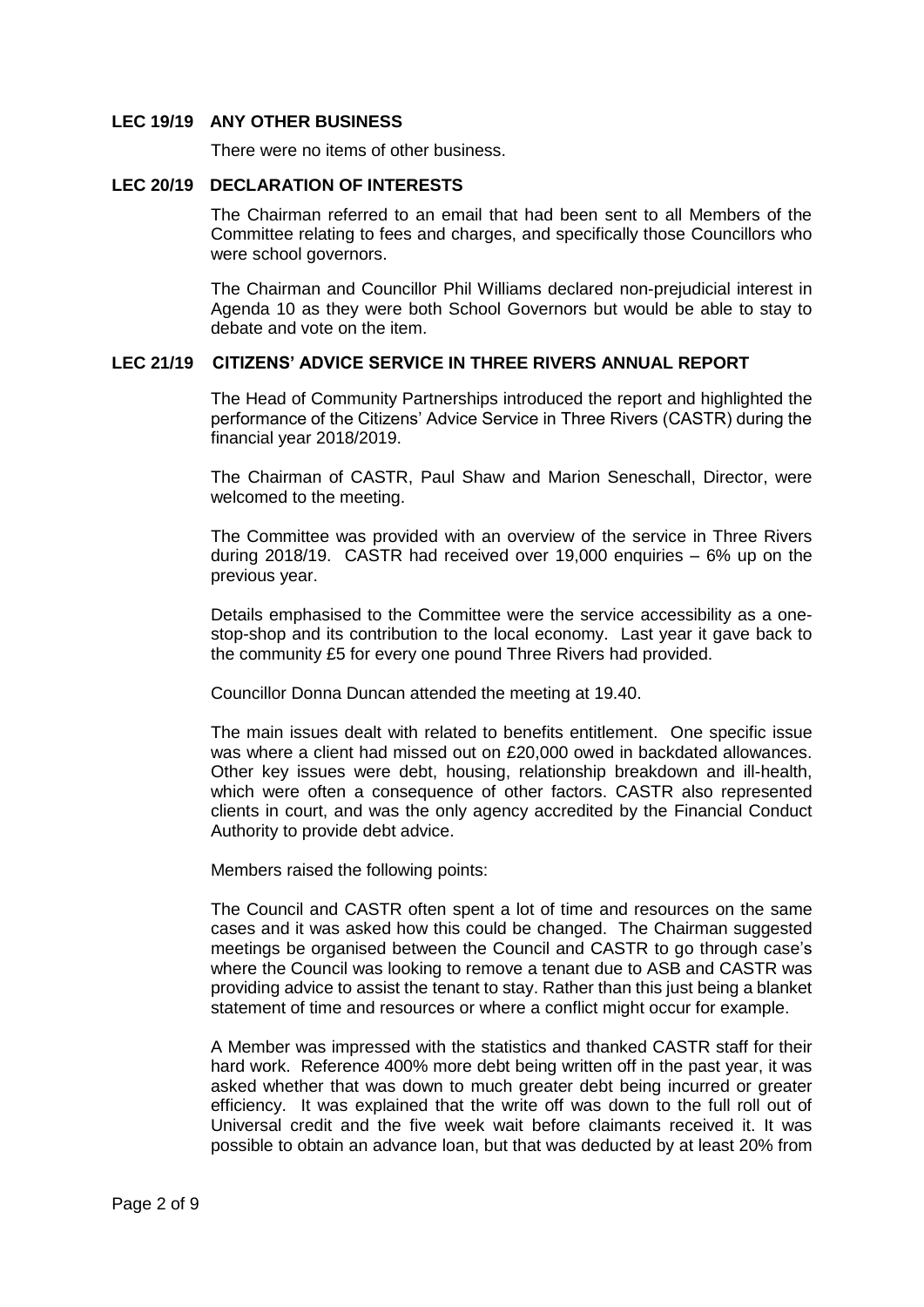future monthly Universal credit. It was then very hard to clear those arrears, clients were taught how to budget their monthly income.

A Member asked if residents of Maple Cross went to South Bucks to visit CASTR instead of coming into Rickmansworth as it was more accessible. It was advised that CASTR had undertaken a trial outreach service at the Maple Cross Club but the vast proportion of the Maple Cross residents used the Rickmansworth CASTR Office.

It was stated that CASTR had run a Maple Cross outreach session for a year funded from their core grant. The Chorleywood Outreach was funded by the Parish Council.

RESOLVED: That Members noted the contents of the presentation.

#### **LEC 22/19 SERVICE LEVEL AGREEMENT FOR THE CITIZENS ADVICE SERVICE IN THREE RIVERS 2019-2022**

The Committee was asked to review and approve the draft Service Level Agreement for April 2019–2022 for the Citizens Advice Service in Three Rivers.

A new business plan from CASTR had been received which was included within the report.

A Member said although Three Rivers would not want to reduce funding it was subject to Government decision and could not rule it out in the future.

The Committee wished to pass on its thanks to Marion and her team for all their hard work.

A Member said that in the CASTR client survey, a respondent had said Rickmansworth was not accessible, but this should not sway Members' opinions as they felt the CASTR was accessible.

The Committee was advised that CASTR holds an evening service in South Oxhey but was not heavily used. They also offer advice by phone, via webchat and e-mail.

On being put to the Committee the recommendation was declared CARRIED the voting being Unanimous.

RESOLVED: That the Committee agrees the draft Service Level Agreement 2019-22 for the Citizens Advice Service in Three Rivers.

#### **LEC 23/19 BUDGET MONITORING (PERIOD 6)**

This report had been presented to the Policy & Resources Committee at its meeting on 4 November 2019 where approval was agreed to a change in the Council's 2019-2023 medium-term financial plan.

The Section Head of Financial Planning and Analysis introduced the report. Highlights relevant to the Committee were the favorable revenue budget of just over £4,000 as detailed in Appendix 1. The Garden Waste section had no overall cost to the Council. There was an increase of Capital Budget of £48,000. However, most of this is funded from the Council's Section 106 reserve.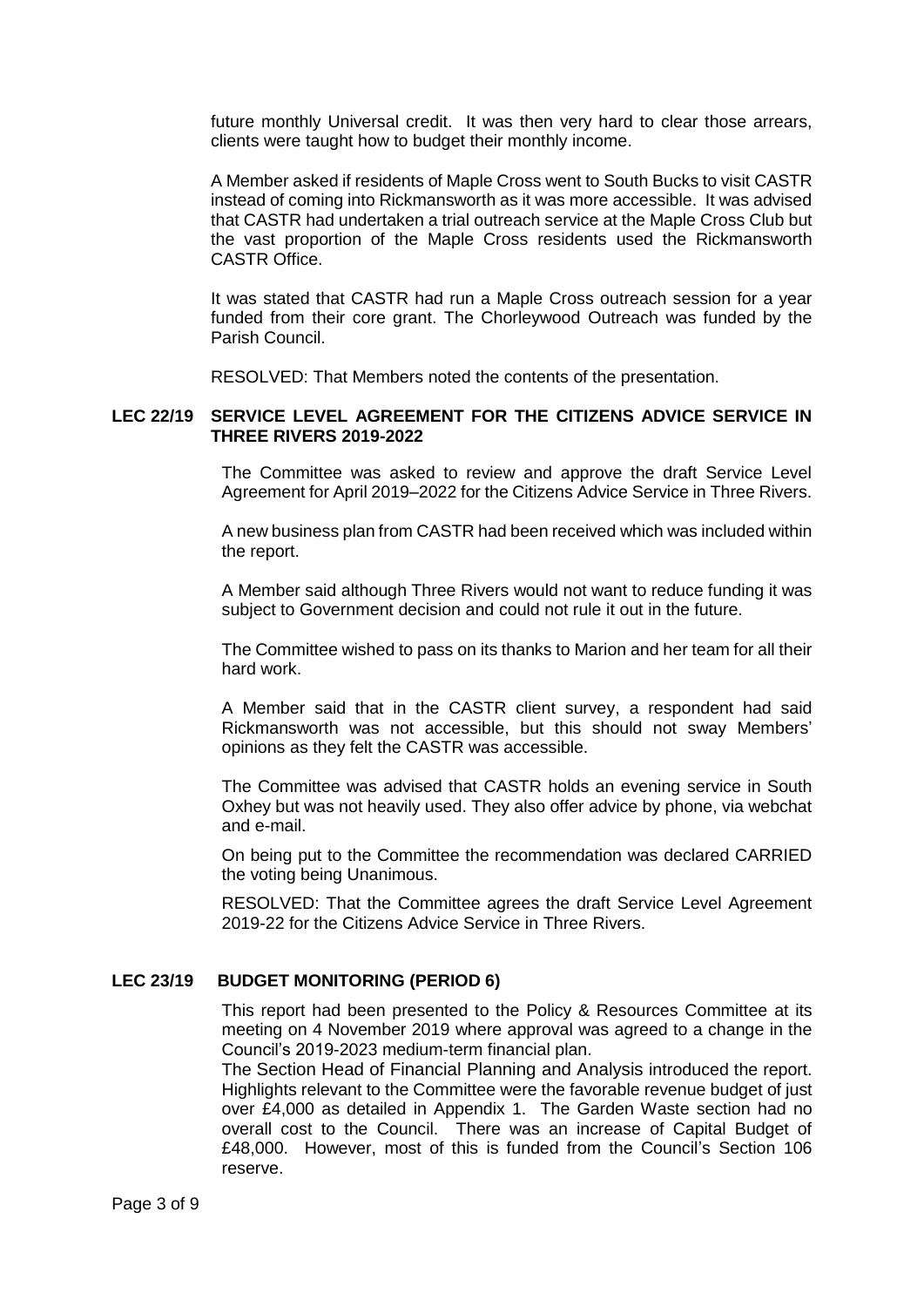The Section Head Financial Planning and Analysis and his team were thanked for all their work.

On being put to the Committee the recommendation was declared CARRIED by the Chairman the voting being unanimous.

RESOLVED: Members noted and commented on the contents of the report.

# **LEC 24/19 STRATEGIC, SERVICE AND FINANCIAL PLANNING 2020-2023**

This report enabled the Committee to comment to the Policy and Resources Committee on the strategic priorities, the Committee's draft service plans, and the growth bids to support them for the three years commencing on 1 April 2020**.**

# **Leisure and Landscapes Draft Service Plan**

A Member asked if staff had yearly appraisals to look at succession planning and career aspiration. The Leisure Development Manager confirmed that staff do have yearly appraisals and also 6 month reviews and regular one to one briefings where they were asked about career aspirations and any support the Council could give for training and development.

A Member said there seemed to be different stages of development with the growth bids. The Head of Community Partnerships said that Heads of Service and Managers took responsibility for drafting the growth bids. There were some growth bids on this agenda which Officers had written but were not just within their service remit. Officers were trying to respond to the policy position of the Council.

The Head of Community Partnerships said on the growth bids it would depend on the nature of the project and whether other departments were involved and needed to make comments. Some growth bids were entirely within one service area and it was less likely there was a need to consult. The process was currently under review but the growth bids were in line with the recommendations of the peer challenge.

#### *Oak Processionary Moth and Tree Health Growth Bid*

A Member asked whether felled trees would be replaced. The Head of Community Services said trees would only be felled when advised to do so by the Forestry Commission, and those felled would be replaced with like for like.

A Member asked whether voluntary groups like the Friends of Croxley Common Moor were amongst those involved in the project and whether the Council were working with other voluntary groups. The Head of Community Services said once sites were identified, the Council would be happy to involve voluntary groups when guidance was provided by the Forestry Commission.

The Chairman said when the Council employed a new Biodiversity Officer such matters would be covered at the Environmental Forum.

A Member asked if the public would be encouraged to let the Council know of problem trees. The Head of Community Services advised that they would be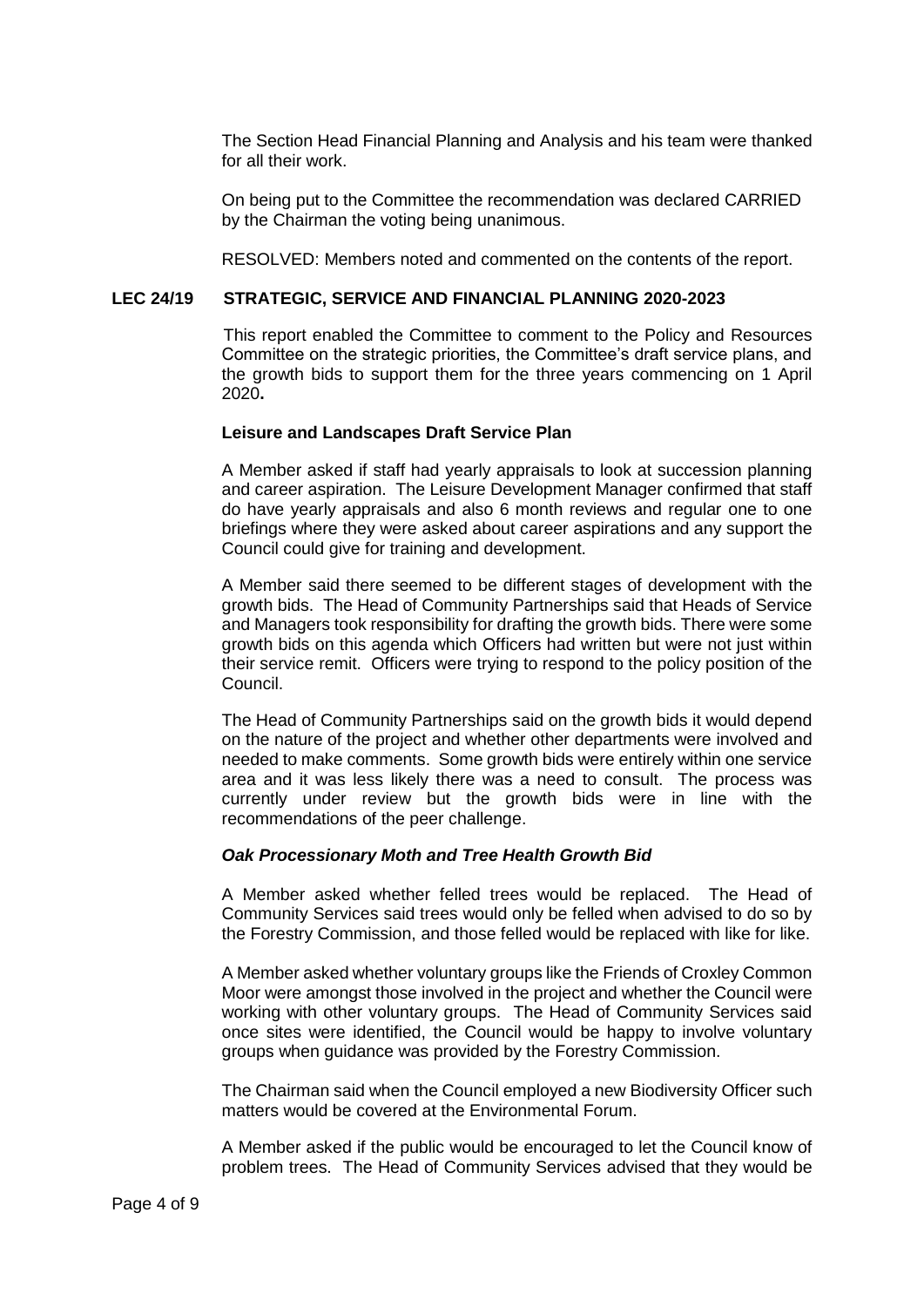encouraged to report instances of affected trees. With reference to the Biodiversity Officer position, the first set of interviews had been held and it was hoped to have a new appointee in place by January.

#### *Watersmeet External Roof Access*

The Watersmeet Venue Manager said the issues had been picked up on a condition survey and through a fire risk assessment. What was required was the installation of two separate staircases, one on the Basing House side of Watersmeet and one on the other side nearest the Church.

The Chairman said the revised growth bid was £8,000 cheaper than an earlier bid and was satisfied with this option, and would be happy to recommend it.

# *Watersmeet Stage Lighting Replacement with LED*

The Watersmeet Venue Manager said this growth bid related to theatre stage lighting, specifically the upgrading of existing filament bulb lighting fixtures to LEDs. Many existing fixtures were over 30 years old and the bulbs were no longer manufactured.

A Member asked if any other Council buildings, such as Basing House, needed lights replacing. The Head of Community Services said the Facilities Manager had plans in place to update the Council buildings, including lighting, motion sensors etc.

# *Community Partnerships Service Plan and Anti-Social Behaviour Casework Management System Growth Bid*

The Head of Community Partnerships introduced the Service Plan.

A Member said they were delighted that the Healthy Hub had opened recently, and asked if there was any feedback. The Head of Community Partnerships said promotional material was still to be provided by County, and an official launch was due to take place in January.

The growth bid related to an Anti-Social Behaviour management system to address the gaps left by changes to the remit of SafetyNet. Research had been undertaken on this, and the system proposed was less expensive than that used by other authorities. However the procurement exercise may identify a cheaper product.

# *Police Community Support Officer Growth Bid*

This bid related to the funding of PCSOs. Three Rivers provided funding for two although this was match funded by a further two from the Police resulting in four additional PCSOs being employed in the District. The Police were looking for a greater contribution from the Council to bring its funding contribution in line with pay increases over the last 8 years. There were currently four PCSO vacancies in Three Rivers, of an establishment of 21 PCSOs and central funding was set aside for 91 new Police Officers in Hertfordshire.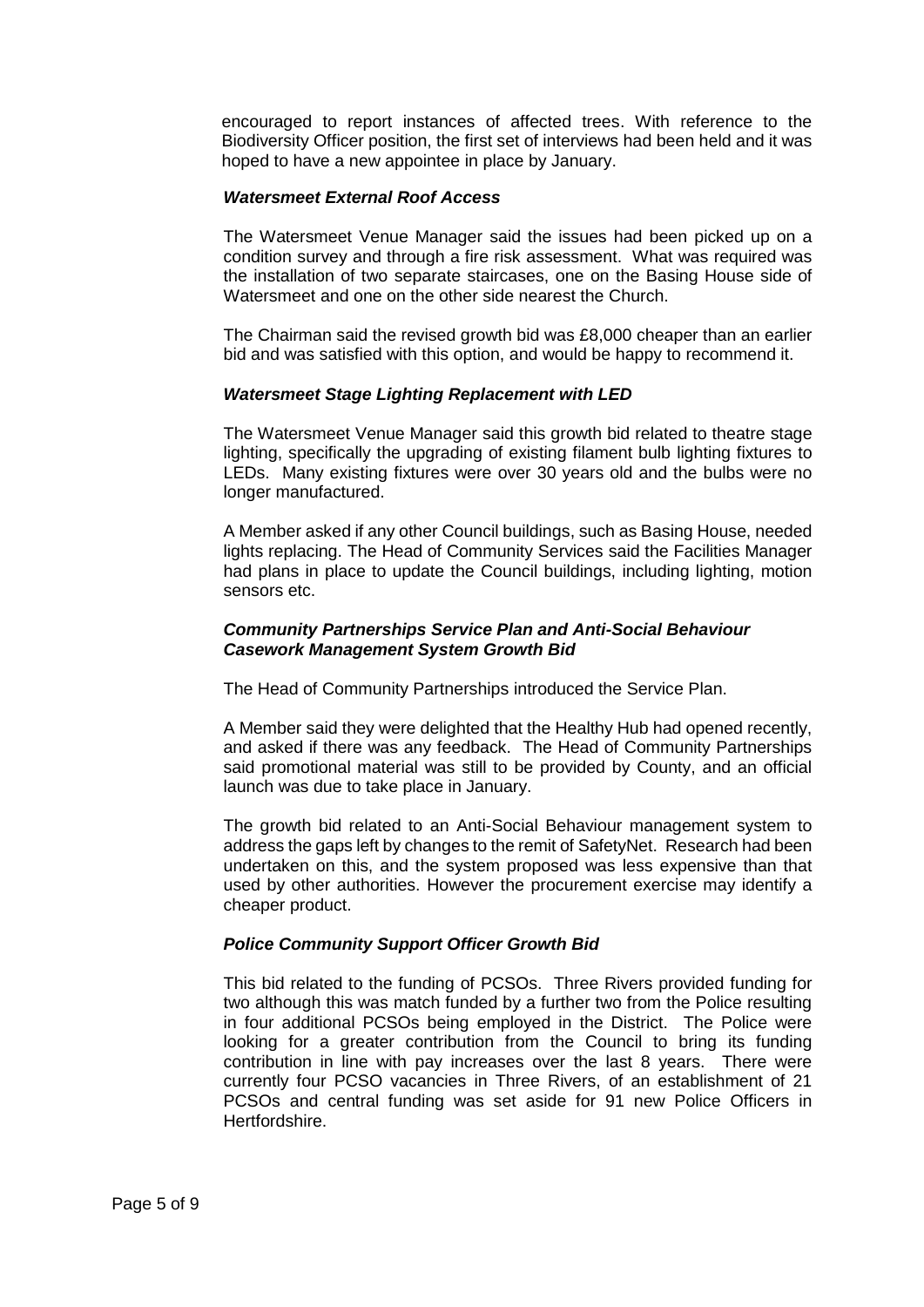The Head of Community Partnerships said it was a matter of either increasing the budget or reducing the number of PCSOs. He said this issue was not more important than other area of work in the department that needed funding.

A Member said it was difficult to see how the numbers stacked up in terms of the Government's target for police recruitment. They had concerns over a dropping of standards.

A Member said recruitment of PCSOs should be a top priority, and the Head of Community Partnerships clarified that recruitment of PCSOs was important, but not at the expense of other areas, such as Domestic Abuse intervention work which provided better value in monetary terms.

#### **Environmental Protection Service Plan**

The Environmental Strategy Manager presented the service plan to the Committee.

#### **Regulatory Services Service Plan** (*items relating to Licensing*)

The Head of Regulatory Services said EH commercial which included the food hygiene/standards was delegated to Watford on 1 May 2019 which resulted in a change in PIs. The service provided had been good to date.

#### **Corporate climate change officer Growth Bid**

The Head of Community Partnerships said this growth bid was in its early stages, as climate change affected many areas and it was not yet known where the role would sit within the Council.

A Member asked whether it had been established what carbon neutral actually meant for the Council, and which areas of the authority were involved? The Head of Community Partnerships said the Council had a climate change action plan in place but an Officer was needed to take this forward. Climate change affected many departments, but a specialist was required to give an overview.

A Member asked what, in the context of Carbon Neutrality, is Three Rivers? Did it relate to buildings, contracts, roads? The Head of Community Partnerships said the commitment to being Carbon Neutral was made by Councillors, and not officers but the intention would be to engage with and seek the support of the local population, measuring what's attributable to the Council.

A Member said the Council should have considered the implications before announcing a carbon neutral target by 2030 for the District. It was asked if it related to the whole District or just the Council. In spite of the efforts caused by the M25, the target could still be achieved with the planting of trees. The Head of Community Partnerships said the Council had announced its carbon neutral target but there were different interpretations of Carbon Neutrality.

A Member asked whether it would be cheaper to outsource the work rather than employ a full-time resource. The Head of Community Services said the Council would also require some external support and this would be looked at in the future. The Council had received presentations from outside agencies, and this was just the start of the process.

The Chairman thanked Officers for their work on the Service Plans and growth bids.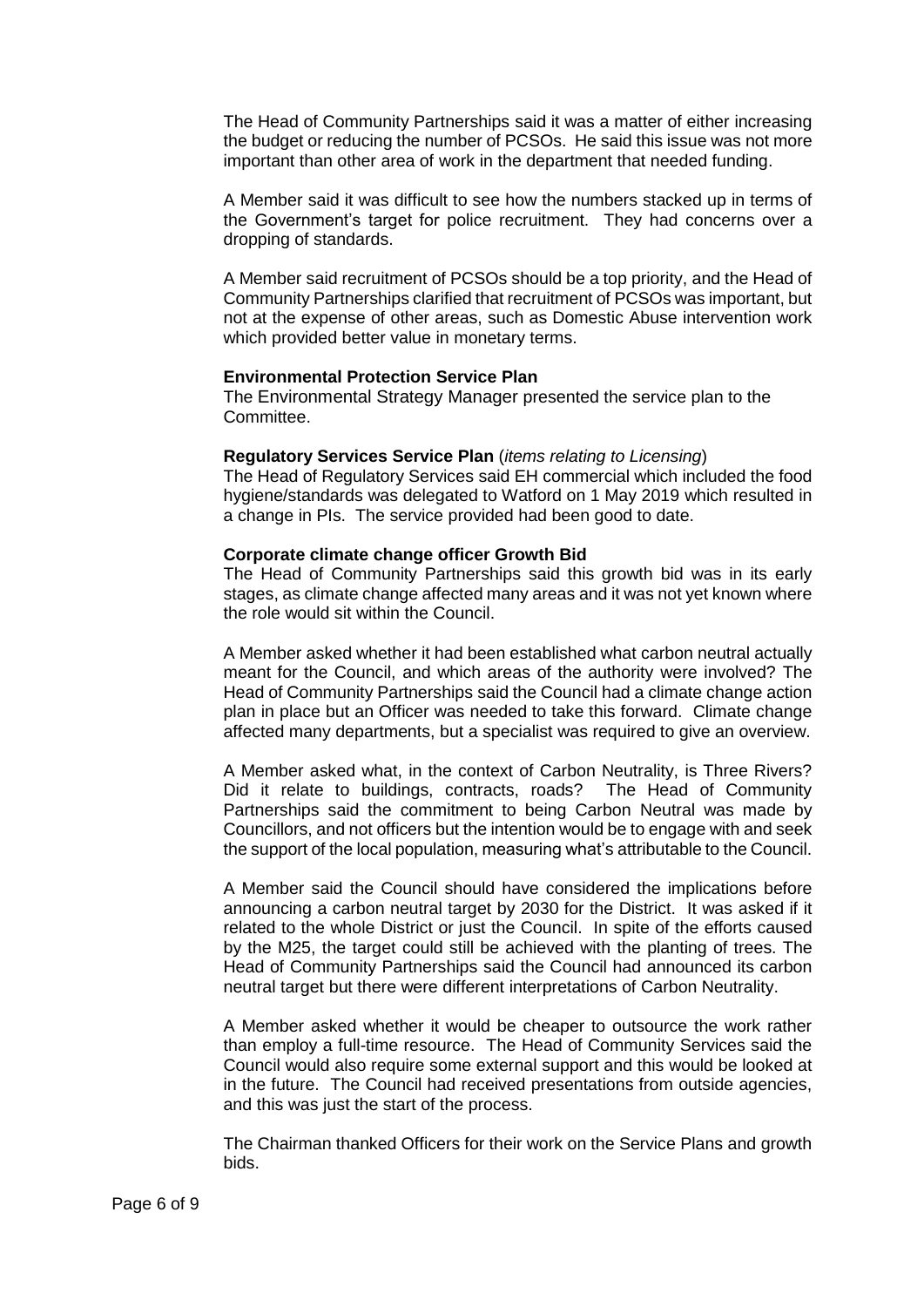#### RECOMMEND:

Noted the scoring and agreed to recommend to the Policy and Resources Committee.

#### **LEC 25/19 FEES AND CHARGES FOR LEISURE AND COMMUNITY SERVICES IN 2020/2021**

The Committee considered the fees and charges set out in the report and in the appendices for Leisure and Community services for 2020/2021 and were asked to recommend accordingly to the Policy and Resources Committee.

A Member asked why the filming damage deposit did not relate to any filming requests under an hour as damage could be caused regardless of length of filming. The Leisure Contracts Officer confirmed that the damage deposit would be amended to relate to all filming requests regardless of the length of filming. A Member asked about filming in South Oxhey as local Members often had received enquiries from residents in the past complaining about the disturbance it caused them, in relation to parking issues asked why the money was not going to back into South Oxhey. The Head of Community Services replied it would depend on the nature of the filming but if the Member would like to e-mail him then he would take the issues up. It was also confirmed by the Leisure Contracts Officer that on street filming in the District did not need Council approval as these are often in private residencies. However, on street filming that is notified to the Council was dealt with by the Communications team. This Committee was only able to respond regarding filming in parks, open spaces and recreation grounds.

The Head of Regulatory Services also noted that on street filming that required road closures would have been approved by Hertfordshire County Council as this was within their remit.

Councillor Phil Williams moved, seconded by Councillor Roger Seabourne, the recommendation in the report.

On being put to the Committee the recommendation was declared CARRIED by the Chairman the voting being unanimous.

#### RECOMMEND:

That the proposed increase of 4% to fees and charges as defined in the report be recommended to the Policy and Resources Committee.

# **LEC 26/19 ENVIRONMENTAL PROTECTION FEES AND CHARGES**

The Environmental Strategy Manager said Environmental Protection was generally looking to increase its fees and charges by 4%, except in a few instances as noted in the report.

Councillor Phil Williams moved, seconded by Councillor Stephen King, the recommendation in the report.

The Environmental Strategy Manager was thanked for her efforts and those of her team.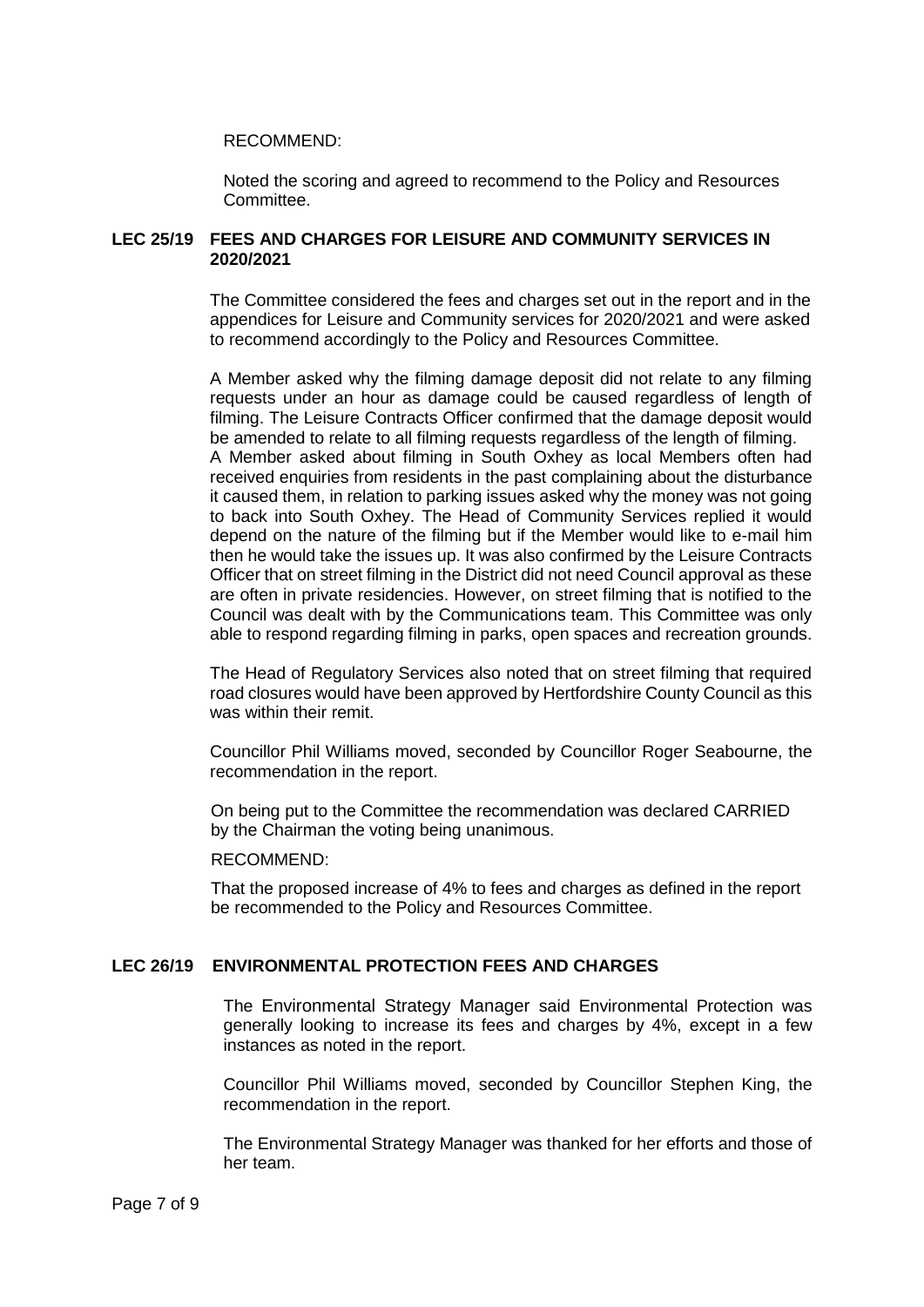On being put to the Committee the Chairman declared the motion CARRIED the voting being unanimous.

#### RECOMMEND:

That the proposed fees and charges as defined in the report be recommended to the Policy and Resources Committee.

A Member queried if it was necessary to increase the fees to schools and charity shops. In response to the Environmental Strategy Manager explained that the 4% increase had been applied as service costs, such as fuel, were increasing.

#### **LEC 27/19 REVIEW OF LICENSING FEES AND CHARGES**

The Committee considered a report on a review of the discretionary fees and charges, with any adjustments to take effect from 1 April 2020.

The Head of Regulatory Services said the fees would be presented to the Regulatory Services Committee and would then go out for public consultation before coming back to Committee in January.

In response to a question on whether the fees were similar to other authorities the Head of Regulatory Services said benchmarking with Chiltern and South Bucks and Watford Councils had been undertaken. There were some variations on the cost due to how the services are provided. The Council was looking at partial cost recovery to be included in the fees. If the Council did get challenged on the fees they would be justified with evidence on how the fees were calculated.

On being put to the Committee the motion was declared CARRIED by the Chairman the voting being unanimous.

#### RECOMMEND:

That Members agreed Option 1 for the Licensing fees

Authorise the recommendations and agree for Officers to present the licensing fee review to the Regulatory Services and Licensing Committees on 4 December before going out to public consultation in December.

Following the results of the consultation the report will be presented to the Leisure, Environment and Community Committee on 15 January, Policy and Resources Committee on 21 January 2020 and then Full Council on 25 February 2020 with the fees being effective from 1 April 2020 if agreed.

For EH fees Members agree:

The TRDC fees will be set to match those of WBC: £173 for a premises registration and individual practitioners £54.

# **LEC 28/19 WORK PROGRAMME**

The Committee reviewed their work programme.